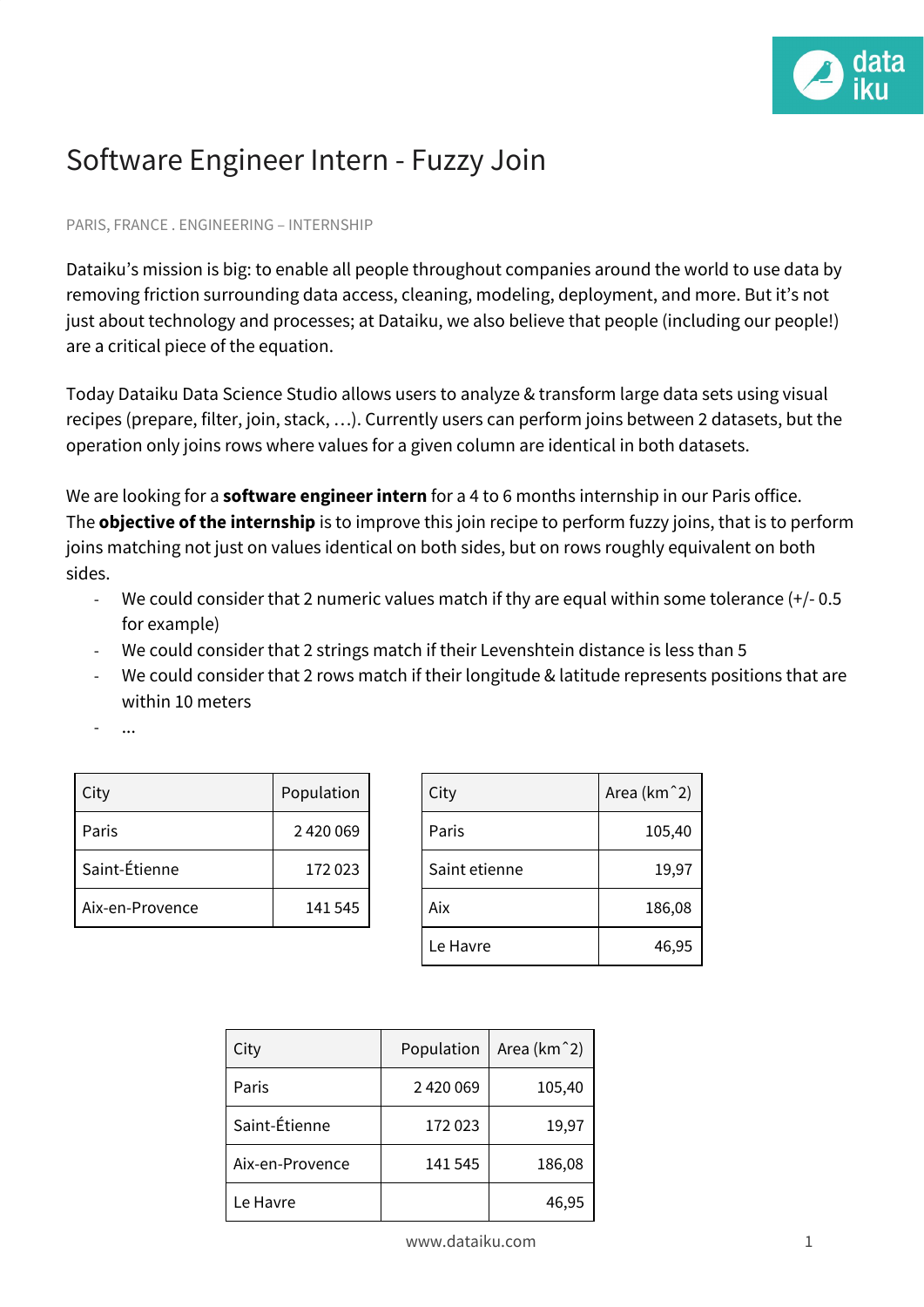

| City                                              | Population                          | City                                                                                         | Area (km^2)                                      |
|---------------------------------------------------|-------------------------------------|----------------------------------------------------------------------------------------------|--------------------------------------------------|
| Paris<br>Aix-en-Provence<br>  Saint-Étienne       | 2 420 069 1<br>141 545 1<br>172 023 | Paris<br>Saint etienne<br>Aix<br>Le Havre                                                    | 105,40  <br>$19,97$  <br>$186, 08$  <br>$46, 95$ |
| City<br>Paris<br>Saint-Étienne<br>Aix-en-Provence |                                     | Population   Area (km^2)  <br>2420669<br>105,40<br>172 023  <br>19,97<br>141 545  <br>186,08 |                                                  |
| Le Havre                                          |                                     | 46,95                                                                                        |                                                  |

--------------------------------------------

You are the ideal recruit if you:

- are **autonomous**, to drive your subject.
- have **no fear** to dive deep into source code.
- are **eager to learn** new things.
- have a **good knowledge of a programming language** (Python, Java, C#, Javascript, R, Ruby, <insert your favorite language here>).
- have a basic knowledge of **Web development**

## **Benefits:**

As an intern, you'll join the **R&D team of a startup**, composed of 30 engineers passionate about software development and developing an amazing product. Yes, we love our product. No, we are not biased ;-).

We have **great office space in Paris** (Gare de Lyon) with free breakfast, coffee, video games, yoga and much more.

The monthly remuneration will be:

- 1000 euros for students in 4th year of university / engineering school.
- 1400 euros for students in 5th years of university / engineering school.